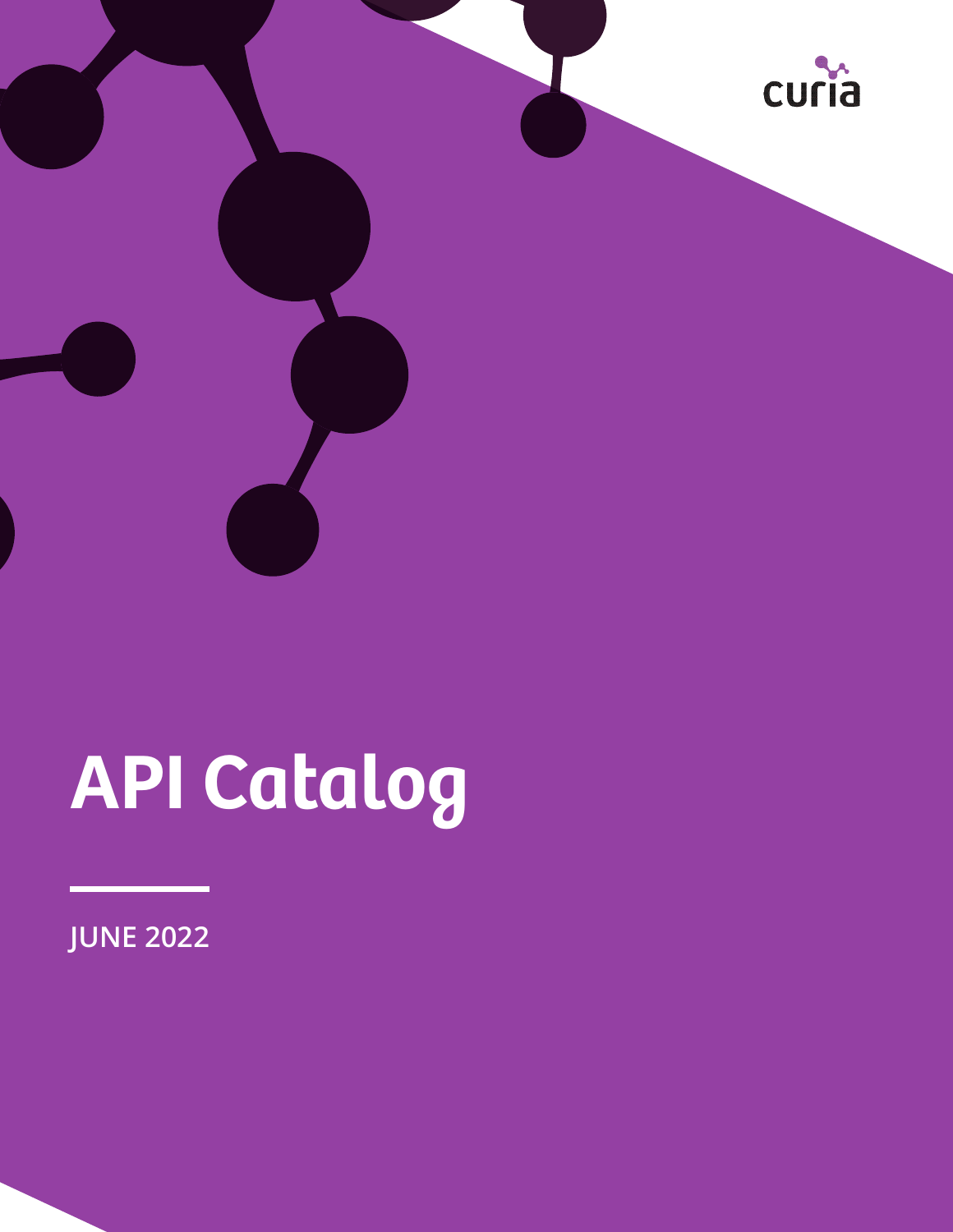## <sup>1</sup> **Commercial Scale API\*\***

|              | APINAME                                                   | SITE                               | US DMR    | $c_{\xi\rho}$ | EUDME     | JAPAN<br>DMF <sup>AN</sup> | KOREAN    | INDIA | CHINA | RUSSIA    |  |
|--------------|-----------------------------------------------------------|------------------------------------|-----------|---------------|-----------|----------------------------|-----------|-------|-------|-----------|--|
| $\mathbf{A}$ | <b>Alcaftadine</b>                                        | Valladolid, Spain                  | $\bullet$ |               |           |                            | $\bullet$ |       |       |           |  |
|              | Alclometasone-17,21-<br><b>Dipropionate</b>               | Valladolid, Spain                  | $\bullet$ |               |           | $\bullet$                  |           |       |       |           |  |
|              | <b>Altrenogest</b>                                        | Valladolid, Spain                  | $\bullet$ |               | $\bullet$ |                            |           |       |       |           |  |
|              | <b>Amphetamine Aspartate</b><br><b>Monohydrate Milled</b> | Rensselaer, US                     | $\bullet$ |               |           |                            |           |       |       |           |  |
|              | <b>Amphetamine Sulfate</b>                                | Rensselaer, US                     | $\bullet$ |               |           |                            |           |       |       |           |  |
|              | Argatroban                                                | Rozzano Quinto<br>de Stampi, Italy | $\bullet$ |               |           |                            |           |       |       |           |  |
|              | <b>Azelastine HCl</b>                                     | Rozzano Quinto<br>de Stampi, Italy | $\bullet$ |               | $\bullet$ |                            |           |       |       |           |  |
|              | <b>Aztreonam (not sterile)</b>                            | Rozzano<br>Valleambrosia,<br>Italy | $\bullet$ |               |           |                            |           |       |       |           |  |
|              | <b>Aztreonam Sterile</b>                                  | Tonneins, France                   |           |               |           |                            |           |       |       |           |  |
| B            | <b>Bamifylline HCl</b>                                    | Bon Encontre,<br>France            |           |               | $\bullet$ |                            |           |       |       |           |  |
|              | Beclomethasone-17,21-<br><b>Dipropionate</b>              | Valladolid, Spain                  |           | $\bullet$     |           |                            |           |       |       | $\bullet$ |  |
|              | Beclomethasone-17,21-<br><b>Dipropionate Monohydrate</b>  | Valladolid, Spain                  |           |               |           |                            |           |       |       |           |  |
|              | Betamethasone-17,21-<br><b>Dipropionate Sterile</b>       | Valladolid, Spain                  |           |               | $\bullet$ |                            |           |       |       |           |  |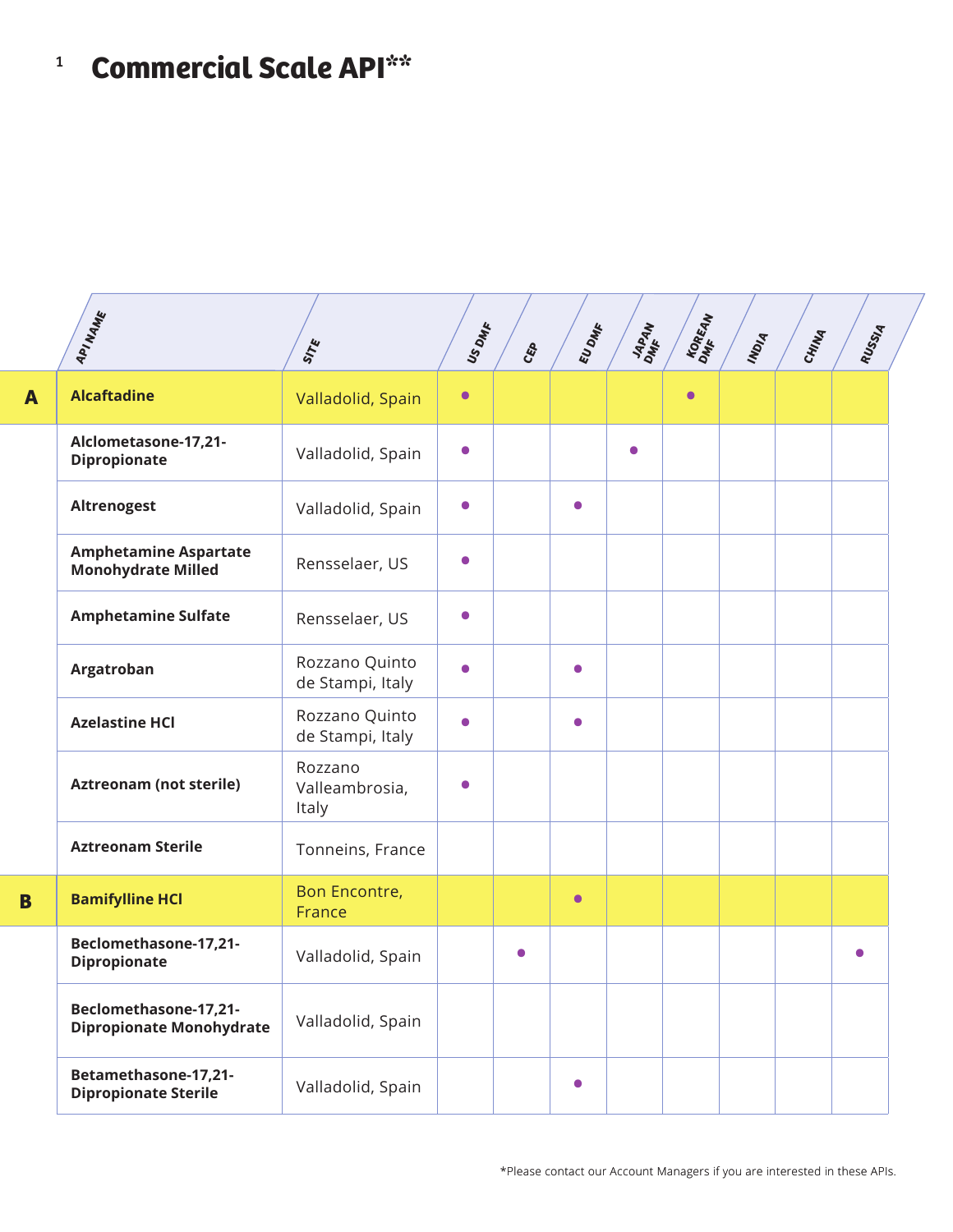| APINAME                                              | SITE                               | US DMR    | $c_{\xi\rho}$ | EUDME     | JAPAN<br>DMR <sup>AN</sup> | KOREAN<br>DNE <sup>EAN</sup> | INDIA     | CHINA     | RUSSIA    |   |
|------------------------------------------------------|------------------------------------|-----------|---------------|-----------|----------------------------|------------------------------|-----------|-----------|-----------|---|
| <b>Betamethasone Acetate</b>                         | Valladolid, Spain                  |           |               |           |                            |                              |           |           |           |   |
| <b>Betamethasone Base</b>                            | Valladolid, Spain                  |           |               |           |                            |                              |           |           |           |   |
| <b>Betamethasone Benzoate</b>                        | Valladolid, Spain                  |           |               |           |                            |                              |           |           |           |   |
| <b>Betamethasone Butyrate</b><br>Propionate          | Valladolid, Spain                  |           |               |           | $\bullet$                  |                              |           |           |           |   |
| <b>Betamethasone Valerate</b><br><b>Acetate</b>      | Valladolid, Spain                  |           |               |           |                            |                              |           |           |           |   |
| Betamethasone-17,21-<br><b>Dipropionate</b>          | Valladolid, Spain                  | $\bullet$ |               |           | $\bullet$                  |                              |           | $\bullet$ |           |   |
| <b>Betamethasone-17-</b><br><b>Valerate</b>          | Valladolid, Spain                  |           | $\bullet$     |           | $\bullet$                  |                              |           |           | $\bullet$ |   |
| <b>Betamethasone-21-</b><br>Phosphate Disodium Salt* | Valladolid, Spain                  |           | $\bullet$     |           | $\bullet$                  |                              |           |           | $\bullet$ |   |
| <b>Brexanalone</b>                                   | Valladolid, Spain                  | $\bullet$ |               |           |                            |                              |           |           |           |   |
| <b>Bromocriptine Mesylate</b>                        | Rozzano Quinto<br>de Stampi, Italy | $\bullet$ | $\bullet$     |           |                            |                              | $\bullet$ | $\bullet$ | $\bullet$ |   |
| <b>Budesonide</b>                                    | Valladolid, Spain                  | $\bullet$ | $\bullet$     |           |                            |                              |           | $\bullet$ | $\bullet$ |   |
| <b>Budesonide Sterile</b>                            | Valladolid, Spain                  | $\bullet$ | $\bullet$     |           |                            |                              |           | $\bullet$ |           |   |
| <b>Carbimazole</b>                                   | <b>Bon Encontre,</b><br>France     |           |               | $\bullet$ |                            |                              |           |           |           | C |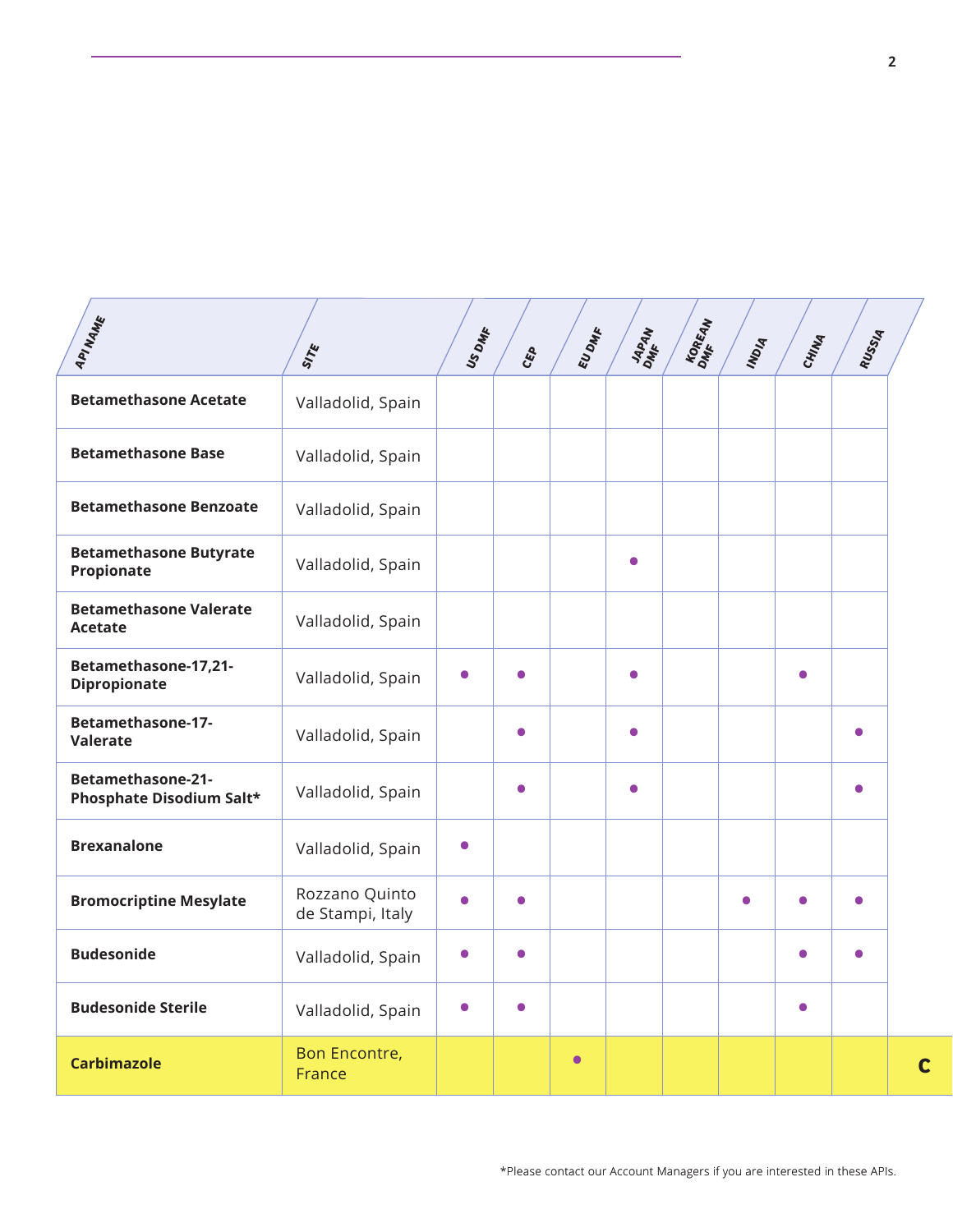**D**

| APINAME                                     | SITE                               | US DMR    | $c_{\xi\rho}$ | EUDME     | JAPAN<br>DMF <sup>AN</sup> | KOREAN    | INDIA     | CHINA | RUSSIA |
|---------------------------------------------|------------------------------------|-----------|---------------|-----------|----------------------------|-----------|-----------|-------|--------|
| Chlorthalidone                              | Origgio, Italy                     | $\bullet$ | $\bullet$     |           |                            |           | $\bullet$ |       |        |
| <b>Cibenzoline Succinate</b>                | Bon Encontre,<br>France            |           |               | $\bullet$ |                            |           |           |       |        |
| Clobetasol-17-Propionate                    | Valladolid, Spain                  | $\bullet$ | $\bullet$     |           | $\bullet$                  | $\bullet$ |           |       |        |
| Cyclofenil                                  | Rozzano Quinto<br>de Stampi, Italy |           |               |           | $\bullet$                  |           |           |       |        |
| Cyclosporine                                | Rozzano Quinto<br>de Stampi, Italy | $\bullet$ | $\bullet$     |           | $\bullet$                  | $\bullet$ |           |       |        |
| <b>Cyproterone Acetate</b>                  | Valladolid, Spain                  |           | $\bullet$     |           |                            |           |           |       |        |
| <b>Deflazacort</b>                          | Valladolid, Spain                  |           |               | $\bullet$ |                            |           |           |       |        |
| <b>Deoxycholic Acid</b>                     | Valladolid, Spain                  | $\bullet$ |               |           |                            |           |           |       |        |
| <b>Desogestrel</b>                          | Rozzano Quinto<br>de Stampi, Italy |           | $\bullet$     | $\bullet$ |                            |           |           |       |        |
| <b>Dexamethasone Acetate</b>                | Valladolid, Spain                  |           |               |           |                            |           |           |       |        |
| <b>Dexamethasone Base</b>                   | Valladolid, Spain                  |           |               |           |                            | $\bullet$ |           |       |        |
| Dexamethasone-17,21-<br><b>Dipropionate</b> | Valladolid, Spain                  |           |               |           | $\bullet$                  |           |           |       |        |
| Dexamethasone-17-<br>Valerate               | Valladolid, Spain                  |           |               |           | Ο                          |           |           |       |        |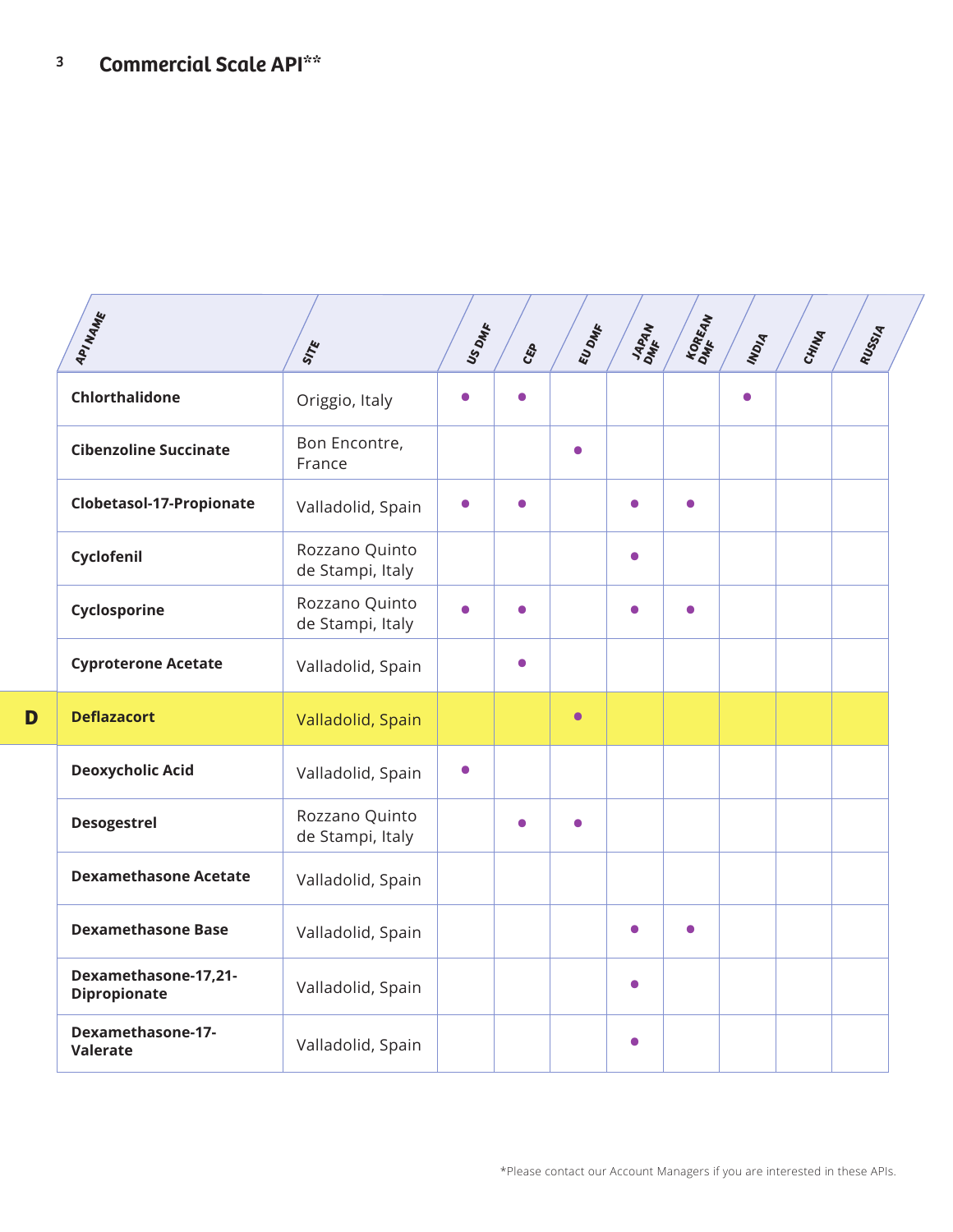| API NAME                                                    | SITE                               | US DMR    | ද්දා      | EUDME     | <b>MAPAN</b> | KOREAN<br>DNE <sup>EAN</sup> | INDIA | CHINA | RUSSIA |  |
|-------------------------------------------------------------|------------------------------------|-----------|-----------|-----------|--------------|------------------------------|-------|-------|--------|--|
| Dexamethasone-21-<br>Isonicotinate                          | Valladolid, Spain                  |           |           | Ο         |              |                              |       |       |        |  |
| <b>Dexamethasone-21-</b><br><b>Phosphate Disodium Salt</b>  | Valladolid, Spain                  | $\bullet$ | $\bullet$ |           |              |                              |       |       |        |  |
| <b>Dexmethylphenidate HCI</b>                               | Springfield, US                    | $\bullet$ |           |           |              |                              |       |       |        |  |
| Dextroamphetamine<br><b>Saccharate</b>                      | Rensselaer, US                     | $\bullet$ |           |           |              |                              |       |       |        |  |
| Dextroamphetamine<br><b>Sulfate</b>                         | Rensselaer, US                     | $\bullet$ |           |           |              |                              |       |       |        |  |
| <b>Diatrizoate Meglumine</b>                                | Rensselaer, US                     | $\bullet$ |           |           |              |                              |       |       |        |  |
| <b>Diatrizoate Sodium</b>                                   | Rensselaer, US                     | $\bullet$ |           |           |              |                              |       |       |        |  |
| <b>Diethylamine Salicylate</b>                              | Bon Encontre,<br>France            |           |           | $\bullet$ |              |                              |       |       |        |  |
| Dihydroergocriptine<br><b>Mesylate</b>                      | Rozzano Quinto<br>de Stampi, Italy |           |           | $\bullet$ |              |                              |       |       |        |  |
| Dihydroergocristine<br><b>Mesylate</b>                      | Rozzano Quinto<br>de Stampi, Italy |           |           |           |              |                              |       |       |        |  |
| Dihydroergotamine<br><b>Mesylate</b>                        | Rozzano Quinto<br>de Stampi, Italy | $\bullet$ | ◠         |           | $\bullet$    |                              |       |       |        |  |
| Dihydroergotoxine<br><b>Mesylate (Ergoloid</b><br>Mesylate) | Rozzano Quinto<br>de Stampi, Italy | $\bullet$ |           |           |              |                              |       |       |        |  |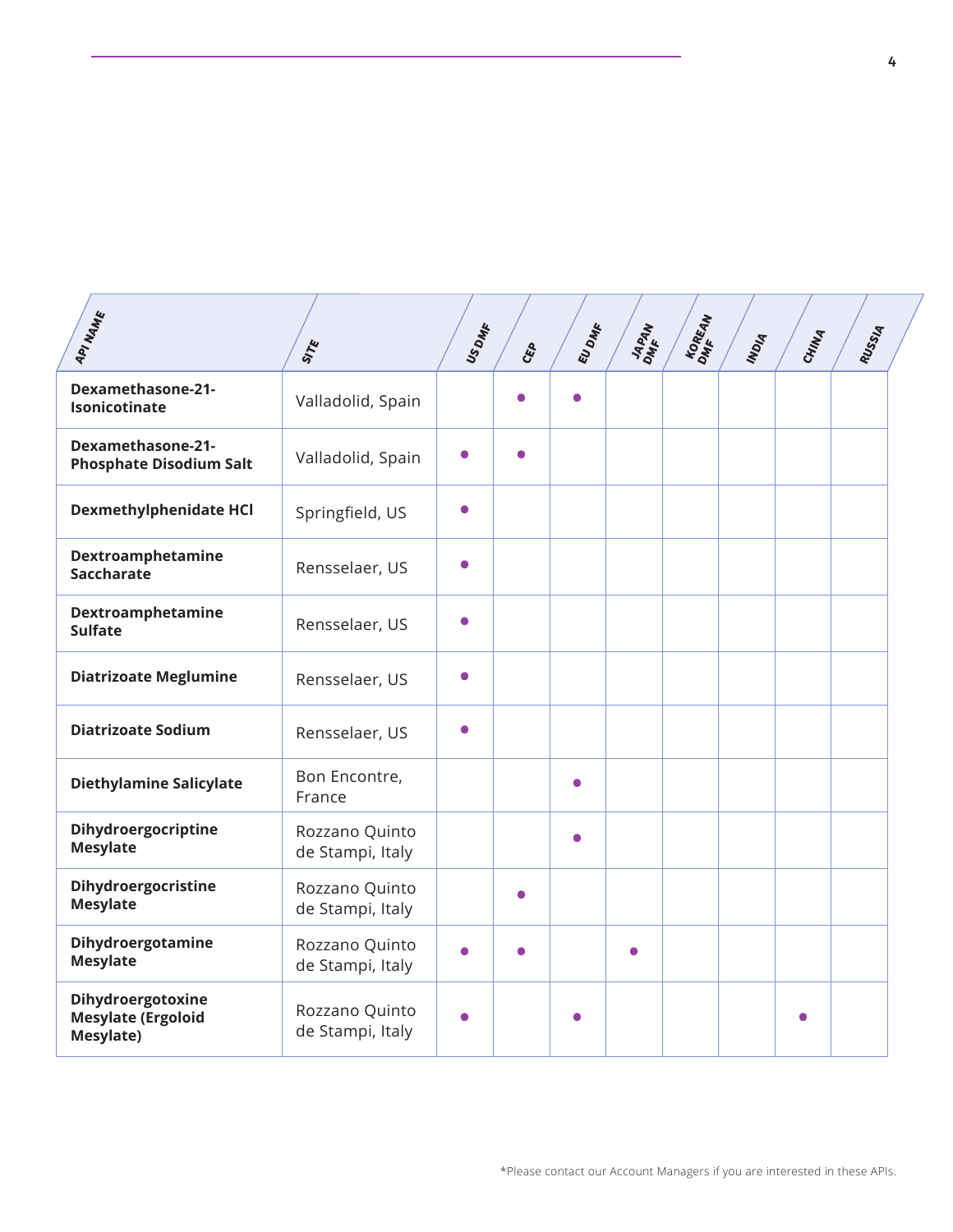|   | API NAME                                   | SITE                               | US DMR    | CEP       | EUDME     | JAPAN<br>DMR <sup>AN</sup> | KOREAN    | INDIA     | CHINA     | RUSSIA    |  |
|---|--------------------------------------------|------------------------------------|-----------|-----------|-----------|----------------------------|-----------|-----------|-----------|-----------|--|
|   | <b>Dorzolamide</b>                         | Valladolid, Spain                  | $\bullet$ | $\bullet$ |           | $\bullet$                  |           |           |           |           |  |
| Е | <b>Epinephrine</b>                         | Rensselaer, US                     | $\bullet$ |           |           |                            |           |           |           |           |  |
|   | <b>Ergotamine Tartrate</b>                 | Rozzano Quinto<br>de Stampi, Italy | $\bullet$ | $\bullet$ |           |                            |           |           |           |           |  |
|   | <b>Ethanolamine Oleate</b><br>in Solution* | Grafton, US                        | $\bullet$ |           |           |                            |           |           |           |           |  |
|   | <b>Etonogestrel</b>                        | Valladolid, Spain                  | $\bullet$ |           | $\bullet$ |                            |           |           |           |           |  |
|   | <b>Exemestane</b>                          | Valladolid, Spain                  | $\bullet$ | $\bullet$ |           |                            |           |           |           |           |  |
| F | <b>Finasteride</b>                         | Valladolid, Spain                  |           | $\bullet$ |           |                            | $\bullet$ |           |           |           |  |
|   | Fludrocortisone-21-<br><b>Acetate</b>      | Valladolid, Spain                  | $\bullet$ |           |           |                            |           |           |           |           |  |
|   | <b>Flugestone Acetate*</b>                 | Valladolid, Spain                  |           |           | $\bullet$ |                            |           |           |           |           |  |
|   | <b>Fluoromethonlone Base</b>               | Valladolid, Spain                  | $\bullet$ |           |           |                            |           |           |           |           |  |
|   | <b>Flutamide</b>                           | Origgio, Italy                     | $\bullet$ | $\bullet$ |           |                            |           | $\bullet$ |           | $\bullet$ |  |
|   | Fluticasone-17-<br>Propionate              | Valladolid, Spain                  |           | $\bullet$ |           |                            |           |           |           |           |  |
|   | Furosemide                                 | Aurangabad,<br>India               | $\bullet$ | $\bullet$ | $\bullet$ |                            |           |           | $\bullet$ |           |  |
| G | <b>Guanosine</b>                           | Rozzano Quinto<br>de Stampi, Italy |           |           | $\bullet$ |                            |           |           |           |           |  |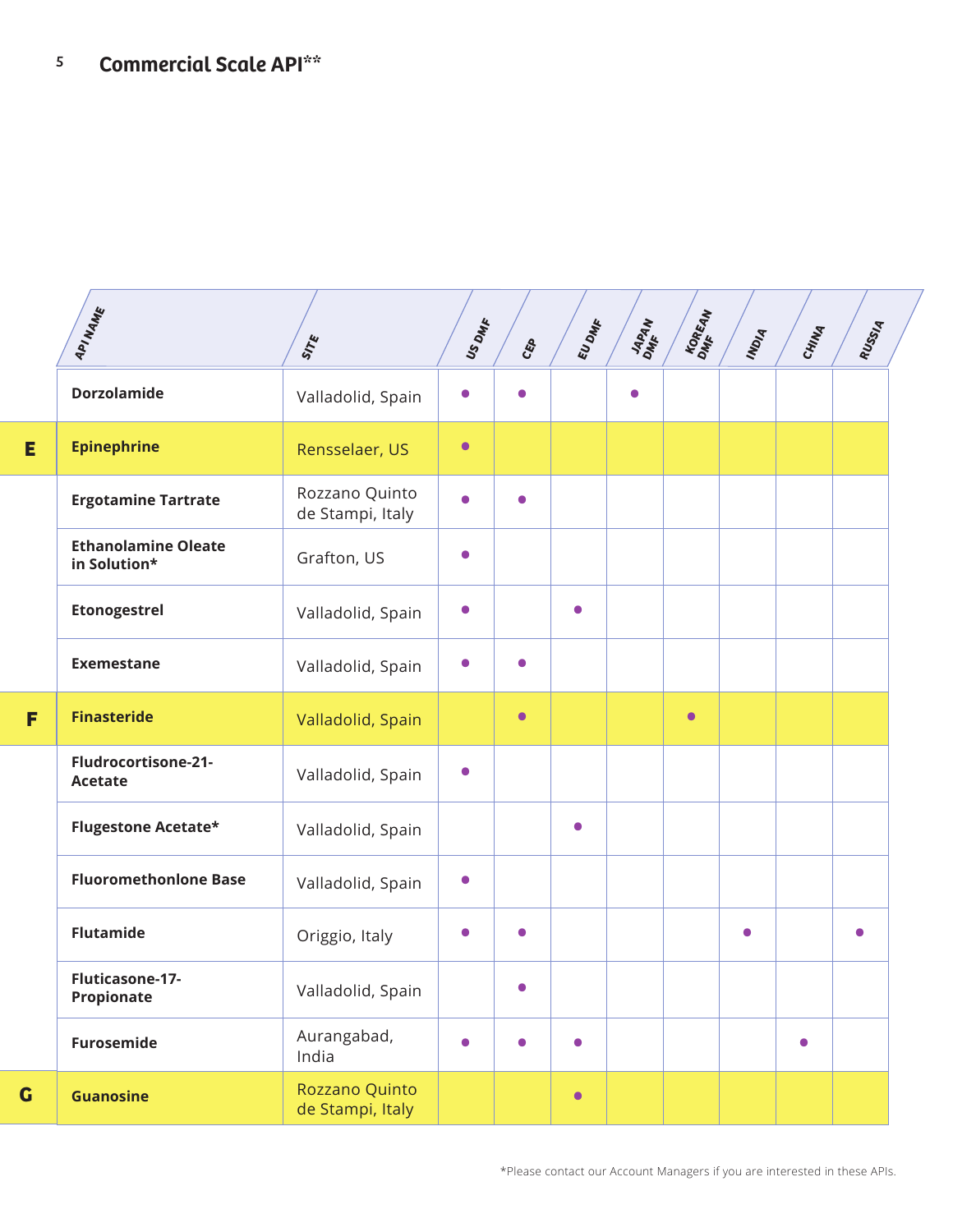| API NAME                                                  | SITE                               | US DMF    | CEP       | EUDME     | JAPAN<br>DMF | KOMEAN | INDIA     | CHINA | RUSSIA    |   |
|-----------------------------------------------------------|------------------------------------|-----------|-----------|-----------|--------------|--------|-----------|-------|-----------|---|
| <b>Hexetidine</b><br>(Gexetidine in Russia)               | Bon Encontre,<br>France            |           | $\bullet$ |           |              |        |           |       | $\bullet$ | н |
| <b>Hydrocortisone Aceponate</b>                           | Valladolid, Spain                  |           |           | $\bullet$ |              |        |           |       |           |   |
| <b>Hydrocortisone Aceponate</b><br>Sterile*               | Valladolid, Spain                  |           |           |           |              |        |           |       |           |   |
| <b>Hydrocortisone Sodium</b><br><b>Phosphate Sterile*</b> | Valladolid, Spain                  |           |           | $\bullet$ |              |        |           |       |           |   |
| <b>Hydrocortisone Acetate</b>                             | Valladolid, Spain                  |           | $\bullet$ |           |              |        |           |       | $\bullet$ |   |
| <b>Hydrocortisone Base</b>                                | Valladolid, Spain                  | $\bullet$ | $\bullet$ | $\bullet$ |              |        |           |       |           |   |
| Hydrocortisone-17-Butyrate                                | Valladolid, Spain                  | $\bullet$ |           | $\bullet$ | $\bullet$    |        |           |       |           |   |
| Hydrocortisone-21-<br>Hemisuccinate                       | Valladolid, Spain                  |           | 0         | $\bullet$ |              |        |           |       |           |   |
| Hydrocortisone-21-<br><b>Phosphate Disodium Salt</b>      | Valladolid, Spain                  | $\bullet$ |           | $\bullet$ | $\bullet$    |        |           |       |           |   |
| Hydrocortisone-21-<br><b>Sodium Succinate Sterile</b>     | Valladolid, Spain                  |           |           | $\bullet$ |              |        | $\bullet$ |       |           |   |
| <b>Hydroxyethyl Salicylate</b>                            | Bon Encontre,<br>France            |           |           | $\bullet$ |              |        |           |       |           |   |
| <b>Inosine</b>                                            | Rozzano Quinto<br>de Stampi, Italy |           |           | $\bullet$ |              |        |           |       |           |   |
| <b>Isosorbide Mononitrate</b>                             | Aurangabad,<br>India               |           | $\bullet$ |           |              |        |           |       |           |   |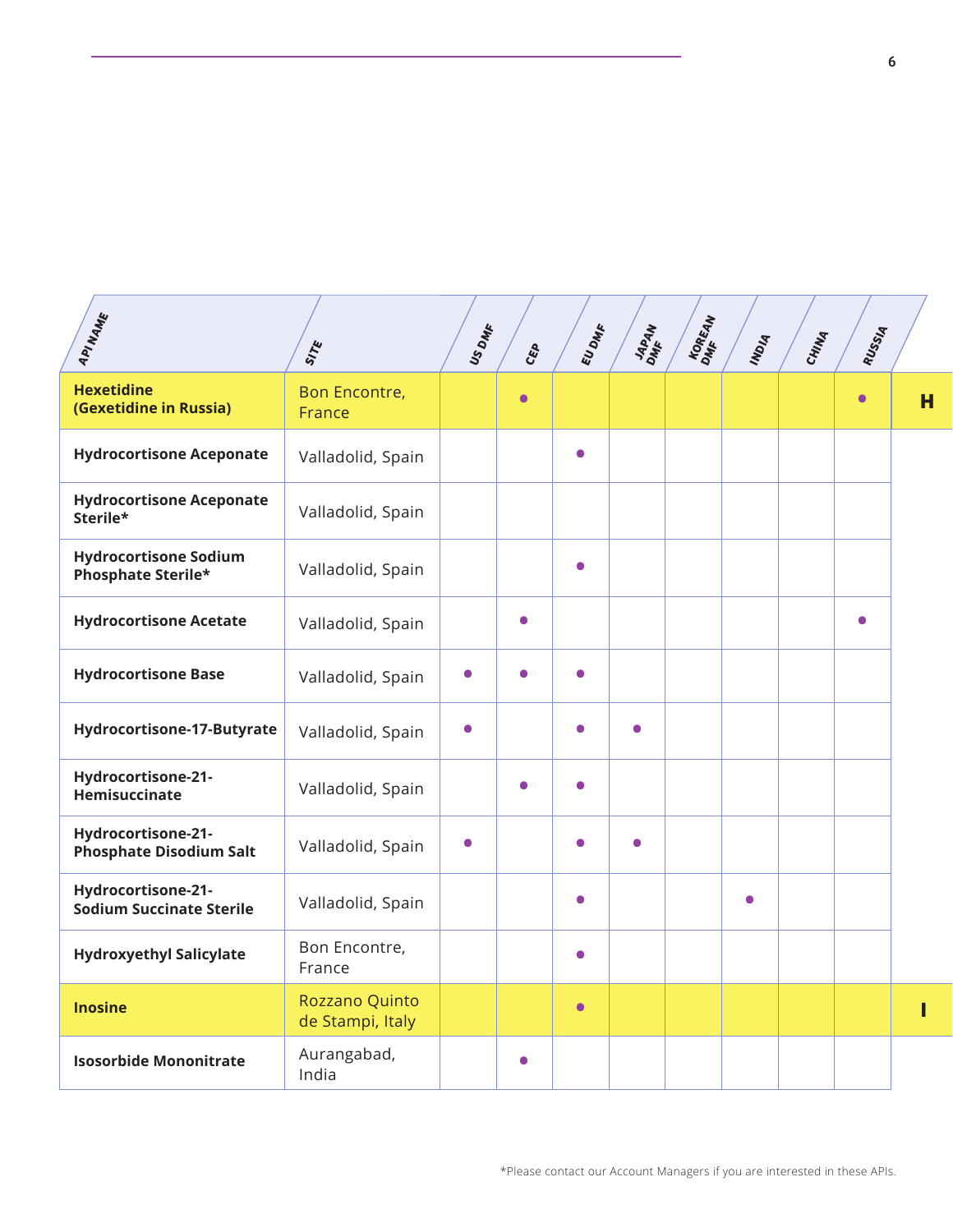|   | APINAME                                                   | SITE                               | US DMR    | CEP       | EUDME     | JAPAN<br>DMR <sup>AN</sup> | KOMEAN | INDIA | CHINA     | RUSSIA |  |
|---|-----------------------------------------------------------|------------------------------------|-----------|-----------|-----------|----------------------------|--------|-------|-----------|--------|--|
| L | Levocabastine                                             | Valladolid, Spain                  |           | $\bullet$ |           |                            |        |       |           |        |  |
|   | <b>Loteprednol Etabonate</b>                              | Valladolid, Spain                  | $\bullet$ |           | $\bullet$ |                            |        |       | $\bullet$ |        |  |
|   | <b>Loteprednol Etabonate</b><br><b>Sterile Micronized</b> | Valladolid, Spain                  | $\bullet$ |           |           |                            |        |       | $\bullet$ |        |  |
| M | <b>Mafenide Acetate</b>                                   | Rensselaer, US                     | $\bullet$ |           |           |                            |        |       |           |        |  |
|   | <b>Medrogestone</b>                                       | Rozzano Quinto<br>de Stampi, Italy |           |           | $\bullet$ |                            |        |       |           |        |  |
|   | Medroxyprogesterone<br><b>Acetate</b>                     | Valladolid, Spain                  |           |           |           |                            |        |       |           |        |  |
|   | Medroxyprogesterone<br><b>Acetate Sterile</b>             | Valladolid, Spain                  | $\bullet$ |           |           |                            |        |       |           |        |  |
|   | Melengestrol Acetate*                                     | Valladolid, Spain                  | $\bullet$ |           |           |                            |        |       |           |        |  |
|   | <b>Meperidine HCl</b>                                     | Rensselaer, US                     | $\bullet$ |           |           |                            |        |       |           |        |  |
|   | <b>Methylphenidate HCl</b>                                | Springfield, US                    | $\bullet$ |           |           |                            |        |       |           |        |  |
|   | Methylprednisolone<br><b>Aceponate</b>                    | Valladolid, Spain                  |           |           | $\bullet$ |                            |        |       |           |        |  |
|   | Methylprednisolone<br><b>Hydrogen Succinate</b>           | Valladolid, Spain                  |           |           | $\bullet$ |                            |        |       |           |        |  |
|   | Methylprednisolone-21-<br><b>Acetate</b>                  | Valladolid, Spain                  | $\bullet$ |           |           |                            |        |       |           |        |  |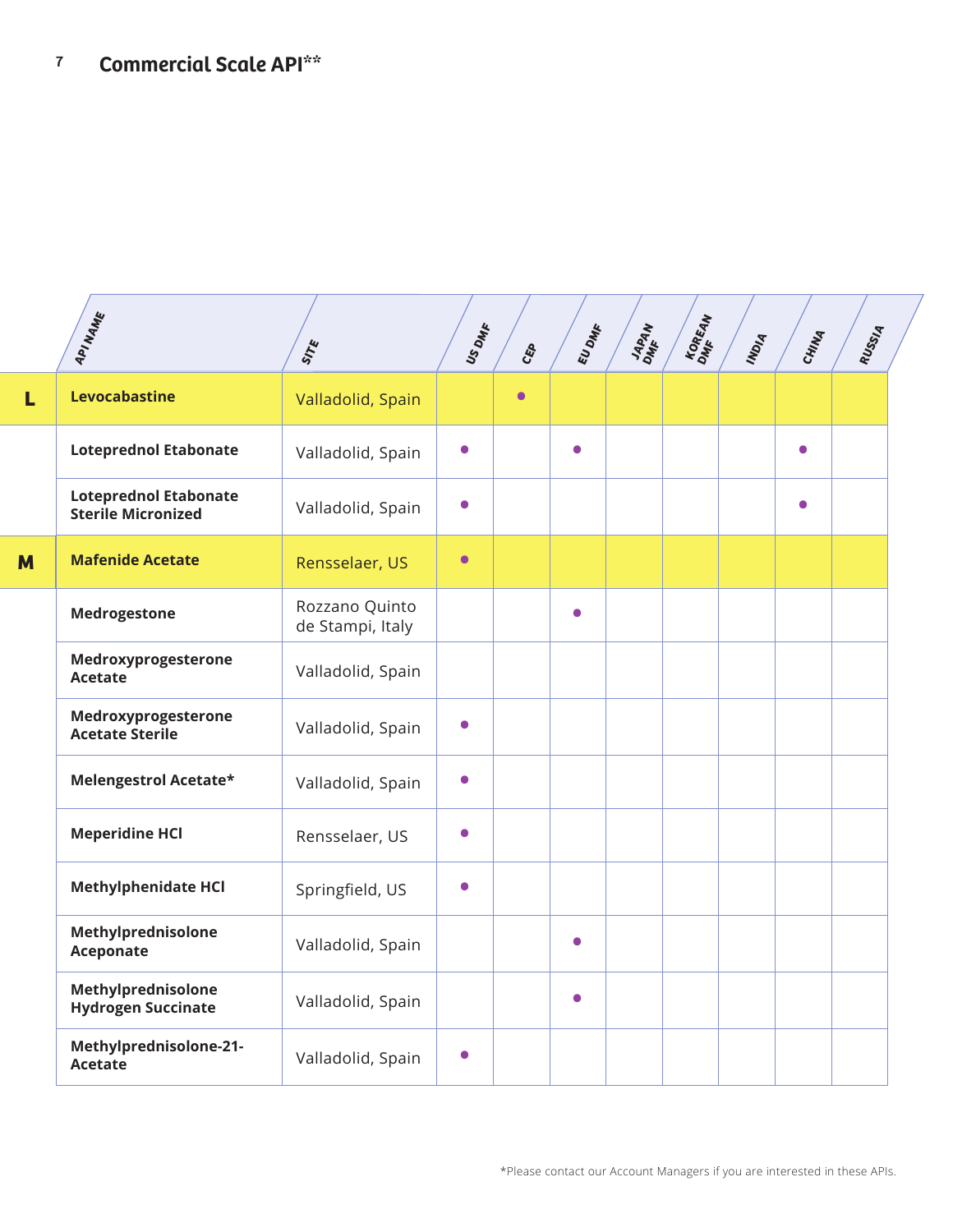| APINAME                                                     | SITE                               | US DMR    | $c_{\xi\rho}$ | EUDME     | JAPAN<br>DMF <sup>4</sup> N | KOREAN | INDIA     | CHINA     | RUSSIA    |              |
|-------------------------------------------------------------|------------------------------------|-----------|---------------|-----------|-----------------------------|--------|-----------|-----------|-----------|--------------|
| Methylprednisolone-21-<br><b>Acetate Sterile</b>            | Valladolid, Spain                  | $\bullet$ |               |           |                             |        |           |           |           |              |
| Methylprednisolone-21-<br><b>Sodium Succinate Sterile</b>   | Valladolid, Spain                  |           |               |           |                             |        | $\bullet$ |           |           |              |
| <b>Mifepristone</b>                                         | Valladolid, Spain                  |           |               | 0         | $\bullet$                   |        |           |           |           |              |
| <b>Minocycline HCl</b>                                      | Origgio, Italy                     | $\bullet$ | $\bullet$     |           | $\bullet$                   |        | $\bullet$ |           | $\bullet$ |              |
| Mometasone-17-Furoate<br>(Anhydrous)                        | Valladolid, Spain                  | $\bullet$ | $\bullet$     |           | $\bullet$                   |        |           |           |           |              |
| <b>Morniflumate</b>                                         | Bon Encontre,<br>France            |           |               | $\bullet$ |                             |        |           |           |           |              |
| <b>Niflumic Acid</b>                                        | Bon Encontre,<br>France            |           | $\bullet$     |           |                             |        |           |           |           | <b>N</b>     |
| Nifuratel*                                                  | Bon Encontre,<br>France            |           |               | $\bullet$ |                             |        |           | $\bullet$ |           |              |
| <b>Norepinephrine Bitartrate</b>                            | Rensselaer, US                     | $\bullet$ |               |           |                             |        |           |           |           |              |
| <b>Olopatadine</b>                                          | Valladolid, Spain                  | $\bullet$ |               | $\bullet$ |                             |        |           | $\bullet$ |           | $\mathbf{o}$ |
| <b>Oxandrolone</b>                                          | Rozzano Quinto<br>de Stampi, Italy | $\bullet$ |               | $\bullet$ |                             |        |           |           |           |              |
| <b>Paliperidone Palmitate</b><br><b>Micronized Sterile*</b> | Valladolid, Spain                  | $\bullet$ |               | $\bullet$ |                             |        |           | $\bullet$ |           | P            |
| <b>Pancuronium Bromide</b>                                  | Rozzano Quinto<br>de Stampi, Italy | $\bullet$ | $\bullet$     |           |                             |        |           |           |           |              |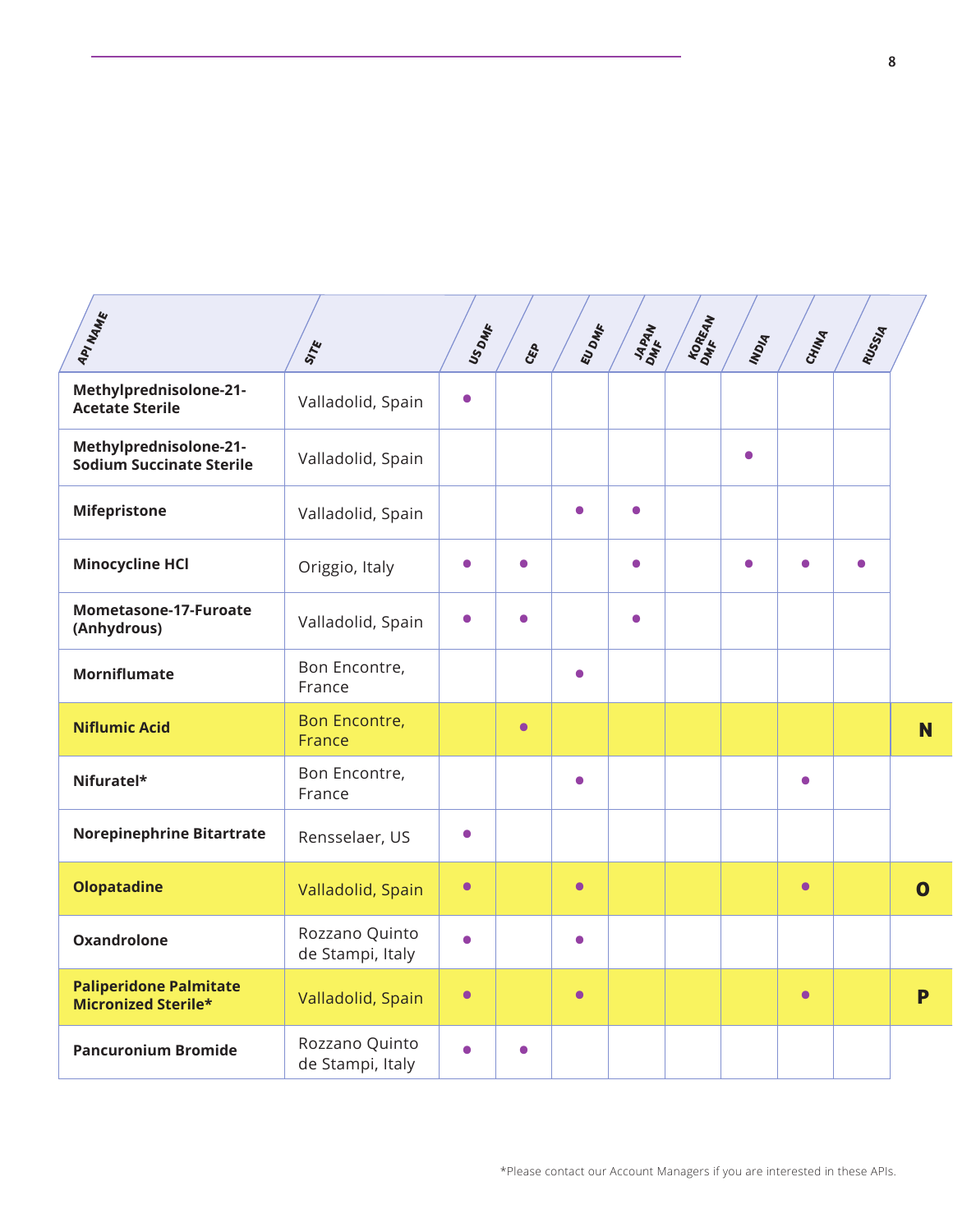|          | API NAME                                          | SITE                               | US DMR    | $c_{\xi\rho}$ | EUDME     | JAPAN<br>DMR <sup>AN</sup> | KOME EAN | INDIA     | CHINA     | <b>RUSSIA</b> |
|----------|---------------------------------------------------|------------------------------------|-----------|---------------|-----------|----------------------------|----------|-----------|-----------|---------------|
|          | <b>Pralidoxime Chloride</b>                       | Rensselaer, US                     | 0         |               |           |                            |          |           |           |               |
|          | Pramipexol                                        | Valladolid, Spain                  | $\bullet$ | $\bullet$     |           |                            |          |           |           |               |
|          | Prednicarbate                                     | Valladolid, Spain                  |           |               | $\bullet$ |                            |          |           |           |               |
|          | Prednisolone-21-Phosphate<br><b>Disodium Salt</b> | Valladolid, Spain                  | $\bullet$ |               | $\bullet$ |                            |          | $\bullet$ |           |               |
|          | <b>Prednisone Base</b>                            | Valladolid, Spain                  | $\bullet$ |               |           |                            |          |           |           |               |
|          | <b>Propacetamol HCl Sterile</b>                   | Bon Encontre,<br>France            |           |               |           |                            |          |           |           |               |
| R        | <b>Racepinephrine HCl</b>                         | Rensselaer, US                     | $\bullet$ |               |           |                            |          |           |           |               |
|          | Regadenoson                                       | Springfield, US                    | $\bullet$ |               |           |                            |          |           |           |               |
|          | <b>Ribavirin</b>                                  | Origgio, Italy                     | $\bullet$ | $\bullet$     |           |                            |          | $\bullet$ |           |               |
|          | <b>Rocuronium Bromide</b>                         | Rozzano Quinto<br>de Stampi, Italy | $\bullet$ | $\bullet$     |           |                            |          |           |           | $\bullet$     |
| <b>S</b> | <b>Sirolimus</b>                                  | Rozzano Quinto<br>de Stampi, Italy | $\bullet$ |               | $\bullet$ |                            |          |           | $\bullet$ |               |
|          | <b>Sodium Oxybate</b>                             | Springfield, US                    | $\bullet$ |               |           |                            |          |           |           |               |
| T        | <b>Tamsulosin</b>                                 | Valladolid, Spain                  |           |               | $\bullet$ |                            |          |           |           |               |
|          | <b>Tapentadol</b>                                 | Springfield, US                    | $\bullet$ |               |           |                            |          |           |           |               |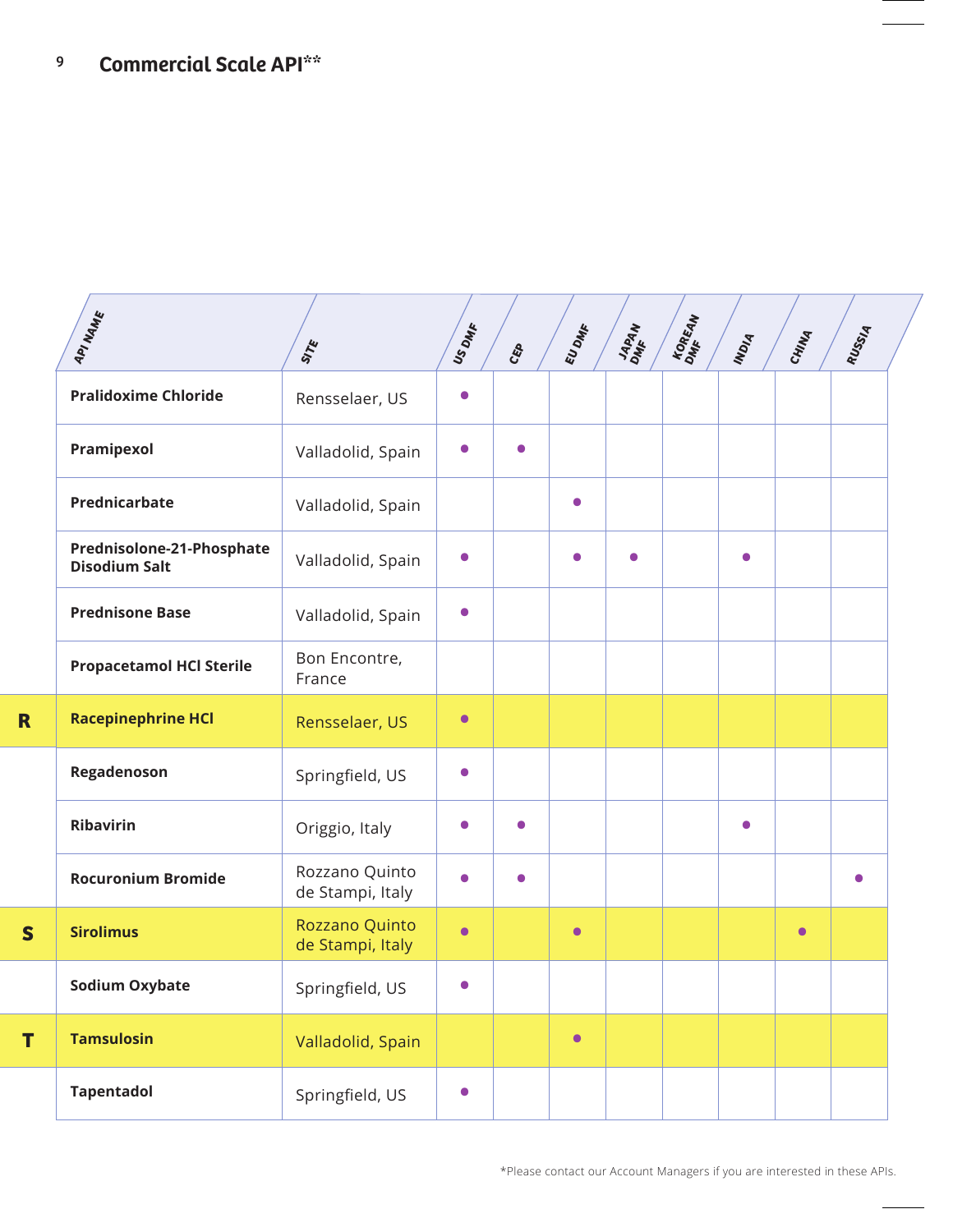| APINAME                                                                 | SITE                               | US DMfF   | $c_{\xi\rho}$ | EUDME     | JAPAN     | KOREAN    | INDIA     | CHINA     | <b>RUSSIA</b> |                         |
|-------------------------------------------------------------------------|------------------------------------|-----------|---------------|-----------|-----------|-----------|-----------|-----------|---------------|-------------------------|
| <b>Testosterone Base</b>                                                | Springfield, US                    | Ο         | $\bullet$     |           |           |           |           |           |               |                         |
| <b>Testosterone Cypionate</b>                                           | Valladolid, Spain                  | $\bullet$ |               |           |           |           |           |           |               |                         |
| <b>Testosterone Propionate</b>                                          | Valladolid, Spain                  |           |               |           |           |           |           |           |               |                         |
| Tolazoline HCl*                                                         | Grafton, US                        | $\bullet$ |               |           |           |           |           |           |               |                         |
| <b>Triamcinolone Acetonide</b>                                          | Valladolid, Spain                  | $\bullet$ |               | $\bullet$ | $\bullet$ |           | $\bullet$ |           |               |                         |
| <b>Triamcinolone Acetonide</b><br><b>Sterile</b>                        | Valladolid, Spain                  | $\bullet$ |               | $\bullet$ | $\bullet$ | $\bullet$ |           |           |               |                         |
| <b>Triamcinolone</b><br>Acetonide-21-Phosphate<br><b>Potassium Salt</b> | Valladolid, Spain                  |           |               | $\bullet$ |           |           |           |           |               |                         |
| <b>Trientine HCI</b>                                                    | Rensselaer, US                     | Ο         |               |           |           |           |           |           |               |                         |
| <b>Tyloxapol</b>                                                        | Rensselaer, US                     | $\bullet$ |               |           |           |           |           |           |               |                         |
| <b>Vecuronium Bromide</b>                                               | Rozzano Quinto<br>de Stampi, Italy | $\bullet$ |               | $\bullet$ | $\bullet$ |           |           | $\bullet$ |               | $\overline{\mathsf{v}}$ |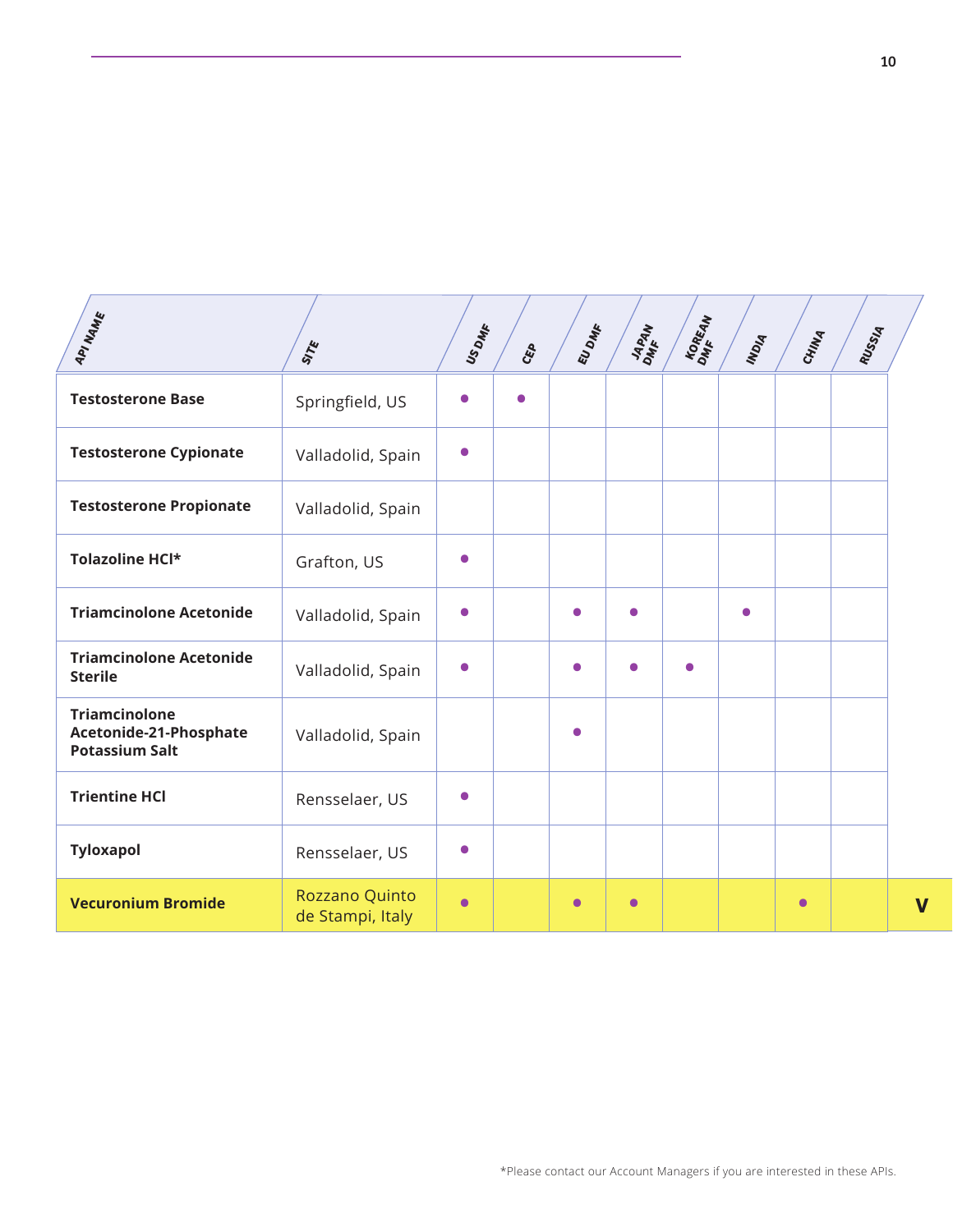## **Development Scale API\*\***

| APINANE                    | SITE              |
|----------------------------|-------------------|
| <b>Aripiprazol Sterile</b> | Valladolid, Spain |
| <b>Brexanolone</b>         | Valladolid, Spain |
| <b>Deucravacitinib</b>     | Valladolid, Spain |
| Samidorphan                | Valladolid, Spain |
| Upadacitinib               | Valladolid, Spain |
| <b>Viloxazine HCI</b>      | Valladolid, Spain |
| <b>Voxelotor</b>           | Valladolid, Spain |
| <b>Zuranolone</b>          | Valladolid, Spain |

#### **\*\*Disclaimer**

- This presentation regarding the potential development and manufacture of API and/or drug product ("Product") is for informational purposes only. Curia makes no warranties of any kind, express or implied, including but not limited to any warranty of merchantability, fitness for a specific purpose, or non-infringement of any intellectual property rights, with respect to the Product or any information or process contained in or related to this presentation. In no event shall this presentation be deemed an offer for the sale of a Product, or an inducement for Curia's customer to develop the Product or to infringe any third party intellectual property rights. Any decision to enter into a business relationship with Curia regarding the Product or otherwise seek to develop the Product is solely that of Curia's customer. Any business relationship between Curia and the customer with respect to the Product shall be documented in a separate written agreement, containing terms and conditions consistent with industry-standard for similar business relationships, including but not limited to indemnification by the customer of Curia for any third party claims related to the development or sale of the Product. This presentation is the confidential information of Curia.
- Any "Innovator" referenced in this presentation is a separate company from Curia and its affiliates. Any "Brand" name and trademark referenced in this presentation is owned by the corresponding Innovator or its affiliate, and Curia makes no claim of ownership or license to such names or trademarks
- Products with existing patent protection are intended for development use and Regulatory Purposes only, as provided under 35 U.S.C. 271(e)(1) and article 10.6 of the Directive 2001/ EC as amended by the Directive 2004/27/EC.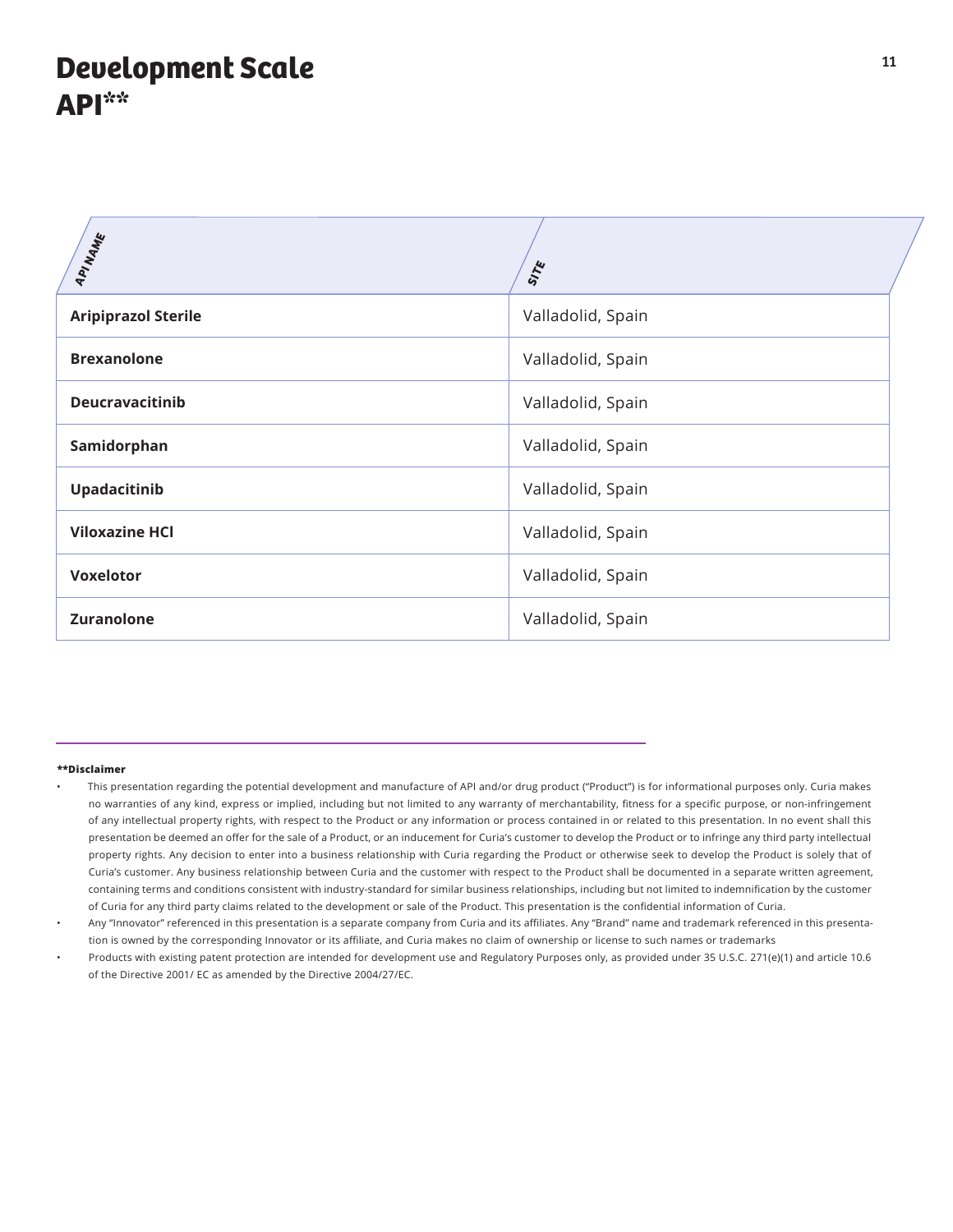## **Sales Offices**

#### **ITALY**

Rozzano - Quinto de' Stampi Via Volturno, 41/43 20089 - Rozzano (MI) - Italy Tel: +39 02 822 72 1

#### **SPAIN**

Parque Tecnológico, Parcela 105 47151 Boecillo, Valladolid, Spain Tel: +34 983 54 80 72

#### **CHINA**

Shanggu Commercial Center A-601 Tian Ta Street, Nankai District Tianjin 300381, China Tel: +86 22 23412321

### **JAPAN**

Level 28 Shinagawa Intercity Tower A 2-15-1 Konan Minato-ku Tokyo 108-6028, Japan Tel: +81 3 6717 2807

#### **INDIA**

713, Exim Link Building Opp. Indira Container Yard Mulund – Goregoan Link Road, Nahur (W) Mumbai – 400078, India Tel: 022 67250230-31